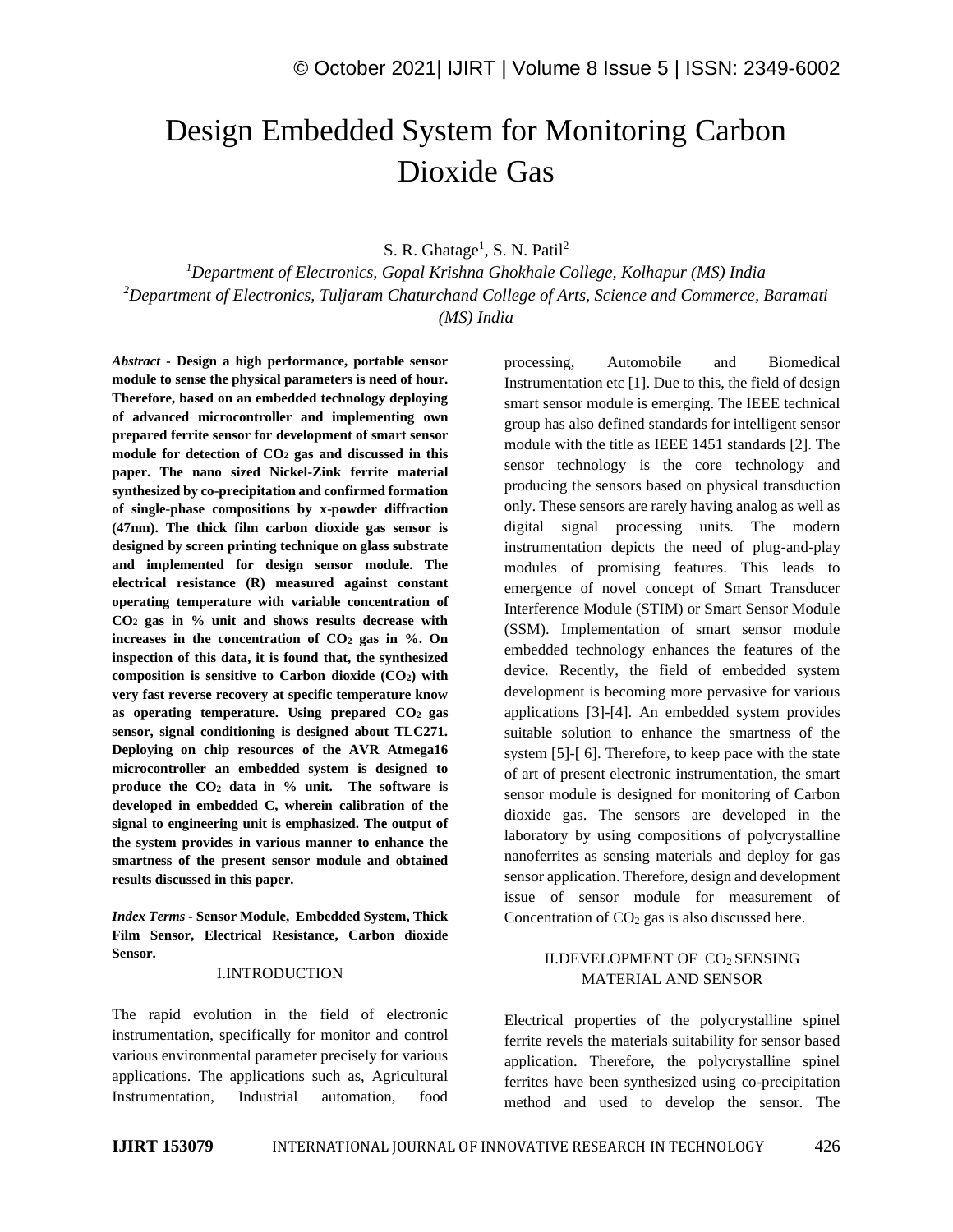compositions of polycrystalline spinel ferrite with chemical formula,  $Ni_xZn_{1-x}Fe_2O_4$  (x = 0.2, 0.4, 0.6 and 0.8). To investigation of electrical properties and designing of smart sensor module, ensuring an embedded technology, the compositions of the ferrites under investigation are shaped as per the requirement.



For confirmation of structural details material characterized by standard tool X- ray diffraction for confirmation of structural details [7]. Figure 1 shows the X-ray diffraction for composition of  $N_iZ_{n_1}$ .  $xFe<sub>2</sub>O<sub>4</sub>$  On investigation, it is proved that, the compositions of polycrystalline ferrite materials reveal the phenomenon of chemisorptions at elevated operating temperature [8]. This surface phenomenon causes to favour the gas sensing mechanism.

### III.DESIGNING OF SENSOR MODULE

A sensor module is designed using AVR Atmega16 microcontroller, wherein the sensing element developed by using NiZn polycrystalline spinel ferrite.



The Sensor module is specially designed for detection

of  $CO<sub>2</sub>$  gas and it is the realization of embedded technology [9]. Therefore, both hardware as well as software is equally important. Figure 2 shows the block diagram of sensor node for monitoring of concentration of  $CO<sub>2</sub>$  gas. The hardware is designed about AVR ATmega8L microcontroller. Moreover, the firmware is developed by using Code Vision AVR as IDE. Based on different bus protocols the sensor module is facilitated with different kinds of outputs, which may be suitable for IOT application [10]-[11]. The design issues are discussed here with Hardware & firmware of Sensor Module.

A. Carbon Dioxide Gas Sensor



Figure 3: Polycrystalline ferrites Based sensor for carbon dioxide gas.

The Sensor Module is designed to monitor the carbon dioxide gas. Therefore, it is proposed to synthesize the sensing material suitable for gas sensing applications. A thick film of sensing material is deposited on cylindrical glass tube as shown in figure 3 and exposed to the  $CO<sub>2</sub>$  gas of variable concentration from 0.1 % to the 15% and resistance of the sensing element  $(R<sub>CO2</sub>)$ is measured. At the beginning operating temperature is set to for maximum sensitivity. At which temperature the sensor gives maximum response which is called operating voltage. It if found that at  $250\text{ °C}$  maximum sensitivity. Setting the operating temperature at variable concentration of  $CO<sub>2</sub>$  gas change in resistance measure[8]. It is found that increasing the concentration of  $CO<sub>2</sub>$  gas resistance of the sensor decreases. This behavior consider for designing signal conditioning stage. Therefore sensor used in resistive type. The heating element (HH) is along the axis of the cylindrical tube. The operating temperature plays significant role on the performance of the sensor. The heating element is powered by separate supply. The current through heating element depends upon the operating temperature. Sensing element.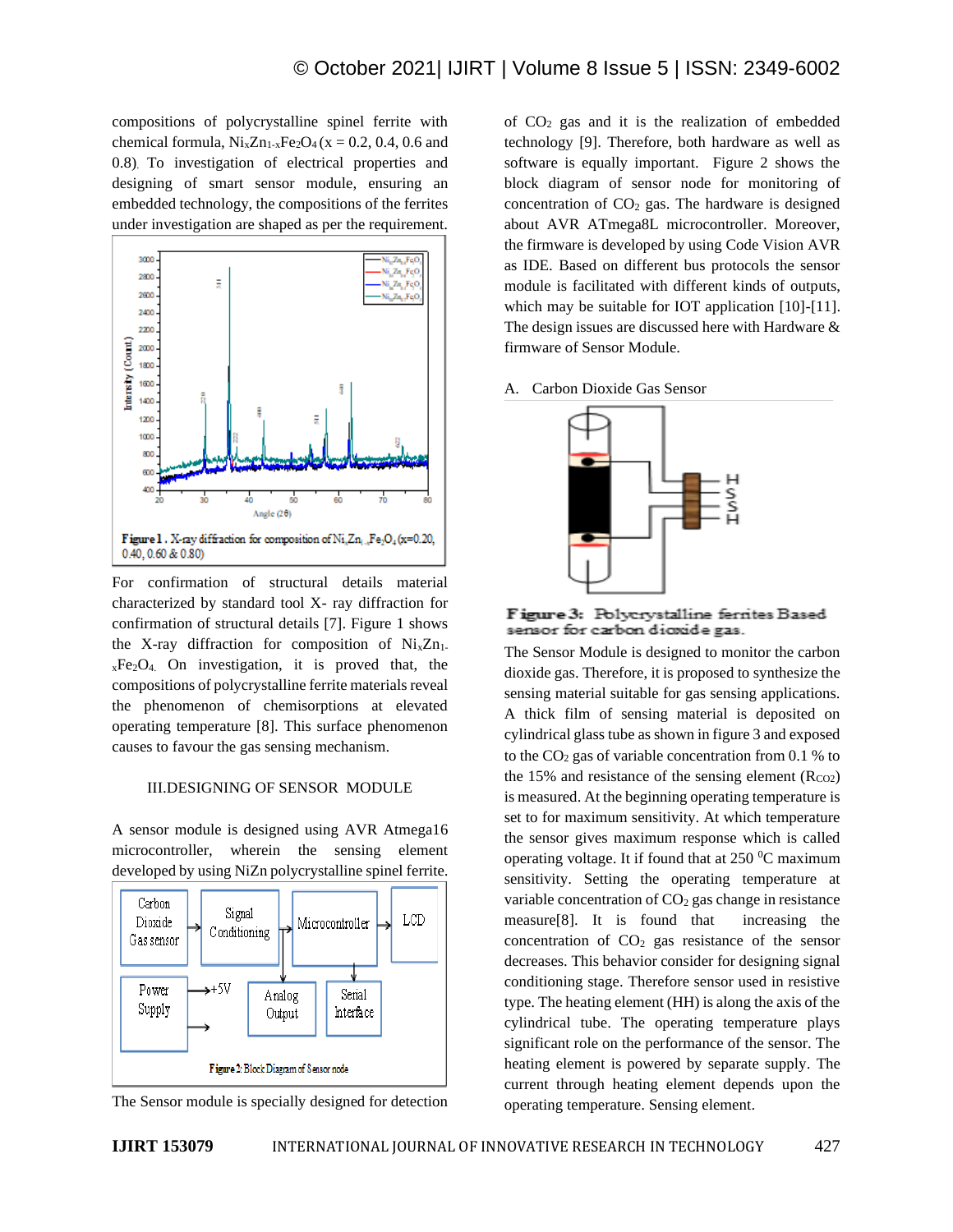## B. Signal Conditioner stage For  $CO<sub>2</sub>$  Gas

The Sensor Module is designed for monitoring carbon dioxide gas. The ferrite materials, the carbon dioxide gas sesnor is designed and implemented. This is resistive sensor. A change in resistance is reported due to existance of  $CO<sub>2</sub>$  gas. The sensor circuit is wired in resistive divider configuration and resulting emf  $V_{GI}$ (in mV) is used for further processing. This voltage is strengthened by specific signal condition circuit. Employing operational amplifier of TLV 271 the circuit is designed. The circuit is wired to configure the gain as unity. Basically, the step size of ADC is very small about 2.56 mV. Therefore, an ADC can take small signal to ensure the preciseness. Hence, voltage amplification stage is not required.

C. Microcontroller Unit of an Embedded System:

According to the definition of the Smart Sensor Module, the configurable device such as microcontroller or FPGA is an inherent part. As Sensor Module reveals embedded technology, the deployment of microcontroller plays significant role on the intelligence of the module. The salient features of microcontroller decide the reliability of the sensor module. Moreover, it also provides the solution to establish interface between STIM and NCAP by incorporation either wired or wireless platform for data communication [9, 10]. On literature survey, it is found that, the microcontrollers from various families are available. However, deploying the microcontroller AVR ATmega 8L the computational part of the present Smart Sensor Module is developed. This microcontroller is small in size and exhibit low power consumption. It depicts, smart on chip resources, by availing which an embedded design can be realized. To design SSM, the microcontroller should be facilitated with on chip data converters.

## IV.DEVELOPMENT OF FIRMWARE FOR SENSOR MODULE

Present t Sensor Module is the realization of an embedded system, wherein firmware is equally important. Along with the hardware, embedded firmware helps to introduce networking capabilities, due to which the module can be deployed in the IOT environment [11]. Therefore, such SSM is well suited for long term industrial environmental data acquisition for IOT representation [12]. With rapid development of IoT, major manufacturers are dedicated to develop multi-sensor acquisition interface equipment. The algorithm reveals sequential execution of the functions designed for dedicated task. Along with the main function, the firmware reveals following functions. These functions establish the thread with hardware resources. It also ensures the inter-function data transfer. These functions are sequentially called into main program.

- 1. Analog to digital conversion [ADC (channel)]
- 2. Detection of  $CO<sub>2</sub>$  gas [data from Channel 2]
- 3. Decimal to BCD and ASCII conversion [(decbcd)]
- 4. Initialization of LCD [lcd\_init( )]
- 5. Character display [lcd\_display]
- 6. Parameter value display [LCD( )]
- 7. Configuration of LCD[LCD cmd ( )]
- 8. Sending data to LCD[LCD data( )]
- 9. Sending data to Serial port[Serial data( )]
- 10. Delay Function [Msdelay( ) ]

Detection of  $CO<sub>2</sub>$  gas [data from Channel 2] function is defined for detection of the carbon dioxide gas and display. The analog voltage appeared at this channel is converted in percentage unit by putting calibration expression (1) a display the output.

### V.RESULT AND DISCUSSION

The Sensor Module is designed for monitoring of carbon dioxide gas. Such type of module finds tremendous application in the high-tech agriculture, wherein polyhouse system is ensured. Environmental carbon dioxide gas monitoring system helps to provide controlled environment to the crop [13].

It is known that, these sensors are resistive sensors and resistance sensor increases with increase in the concentration of the carbon dioxide gas. The signal conditioning circuit provides proportional analog voltage in mV. This analog voltage  $(V_{G1})$  is read into the AVR microcontroller for digitization and further processing. In fact, as per IEEE 1451 standard, the output must be is digital domain and should in the form of scientific units. To achieve the output in scientific units, it has to be calibrated by employing standard means. For calibration, process of regression and fitting to the get empirical relation, is always recommended.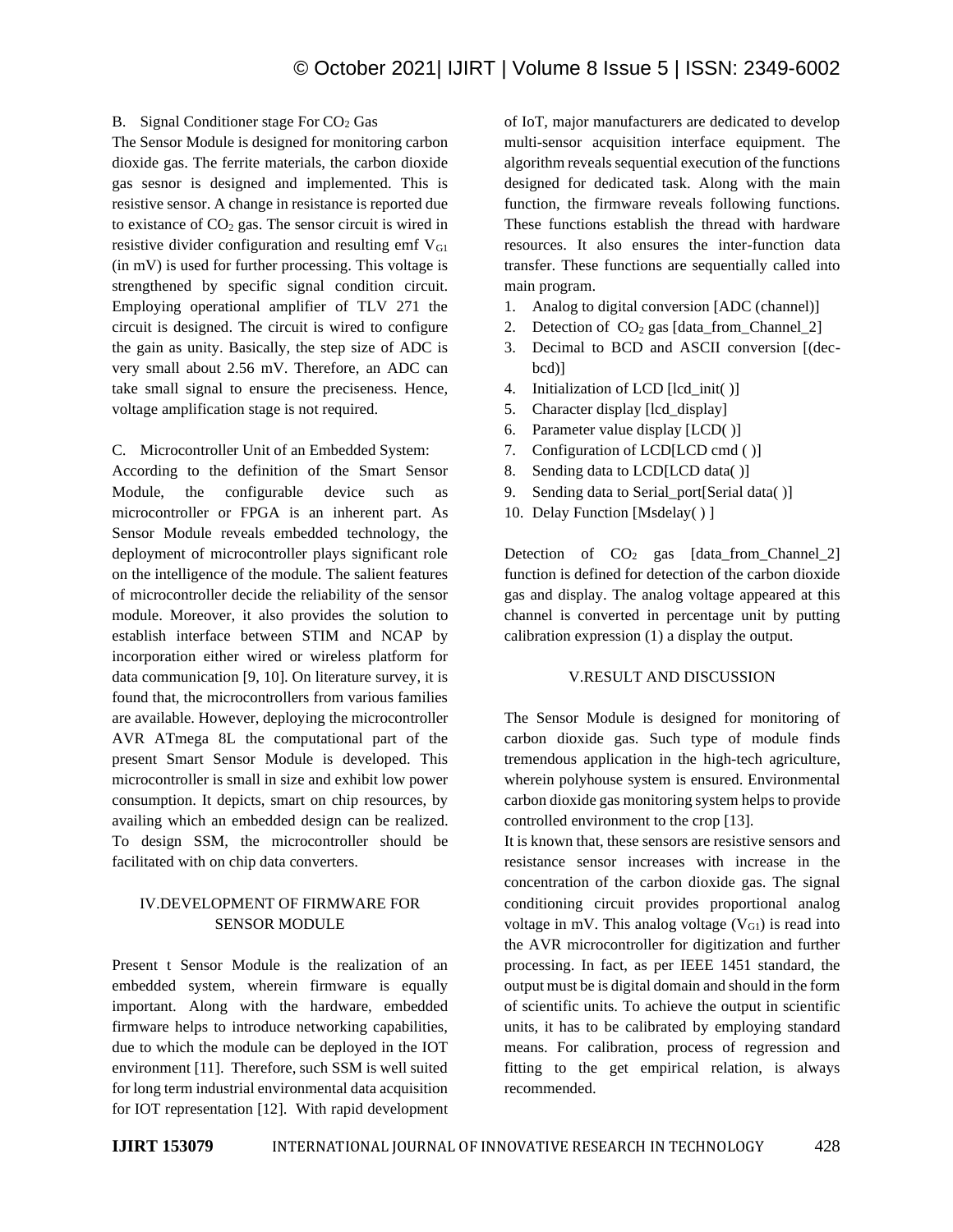

Figure 4: Experimental arrangement for calibration of the sensor module for  $CO<sub>2</sub>$  in %.

For calibration of the Smart Sensor Module, the sensor under investigation is exposed to the carbon dioxide gas of variable concentration in % unit. The carbon dioxide gas, in controlled manner, is applied by employing sophisticated Carbon Dioxide gas Chamber from, Thermo Scientific, USA. An experimental set up used is shown in figure 4. The temperature of the sensing element is controlled to the operating temperature of  $175$  °C. The resulting emf  $(V_{\text{G1}})$  in mV is recorded. The observed voltages  $V_{\text{G1}}$ (mV) are plotted against concentration of  $CO<sub>2</sub>$  gas in % unit and depicted in figure 5. On inspection of figure 5, it is found that, the observed emf decreases with increase in the  $CO<sub>2</sub>$  concentration. This can be attributed to the increase in the resistance of the sensing element with increase in the carbon dioxide gas [14]. The observed data is analyzed with regression process and fitted with the straight line. The empirical relation observed from fitting process is

 $V_{\text{G1}}$  (mV) = - 9.597 x C<sub>CO2</sub> + 1589.33 (1)

Where,  $V_{GI}$  is the carbon dioxide gas dependent emf and  $C_{CO2}$  is the concentration of carbon dioxide gas. This equation is reduced to

Concentration of CO<sub>2</sub> gas (%) = (1589.33-V<sub>G1</sub>)/ 9.597 (2)



Figure 5: Graph of observed emf (VGI) in mV against Concentration of carbon dioxide gas (Cco2) in % unit.

This equation 2 is employed in the firmware for calibration of the system. The function is continuously called into main program. This system gives observations regarding concentration of carbon dioxide gas continuously on the display unit. The smart sensor module under investigation is facilitated with the analog port also. Therefore, analog voltage VG1 is made available for the designer for further instrumentation. After calibration the SSM is subjected to the measurement of  $CO<sub>2</sub>$  gas. The data obtained from the system under investigation shown in table 1 and that of given by standard instrument show match with acceptable deviations. Thus, the Sensor Module is ready for further deployment

Table1. Concentration of  $CO<sub>2</sub>$  gas shown by the System

| $CO2$ gas shown<br>by<br>the | $CO2$ gas shown by the |
|------------------------------|------------------------|
| sophisticated<br>Carbon      | under<br>system        |
| Dioxide gas Chamber (in %)   | investigation (in %)   |
| 0.5                          | 0.43                   |
| 1.0                          | 0.95                   |
| 1.5                          | 1.52                   |
| 2.0                          | 1.93                   |
| 2.5                          | 2.31                   |
| 3.0                          | 3.12                   |
| 3.5                          | 3.61                   |
| 4.0                          | 4.09                   |
| 4.5                          | 4.51                   |
| 5.0                          | 4.87                   |
| 5.5                          | 5.57                   |
| 6.0                          | 6.09                   |
| 6.5                          | 6.47                   |
| 7.0                          | 7.01                   |
| 7.5                          | 7.62                   |
| 8.0                          | 8.13                   |
| 8.5                          | 8.53                   |
| 9.0                          | 8.92                   |

#### VI.CONCLUSION

Ensuring an embedded technology a Sensor Module is developed to monitor the concentration of carbon dioxide in percentage unit. Present sensor module is calibrated to the respective scientific unit by using standard process of regression. The empirical relations obtained are used in the firmware. This enhances the intelligence of the module. The module is also implemented to the monitor respective parameters. Results shown by the system under investigation